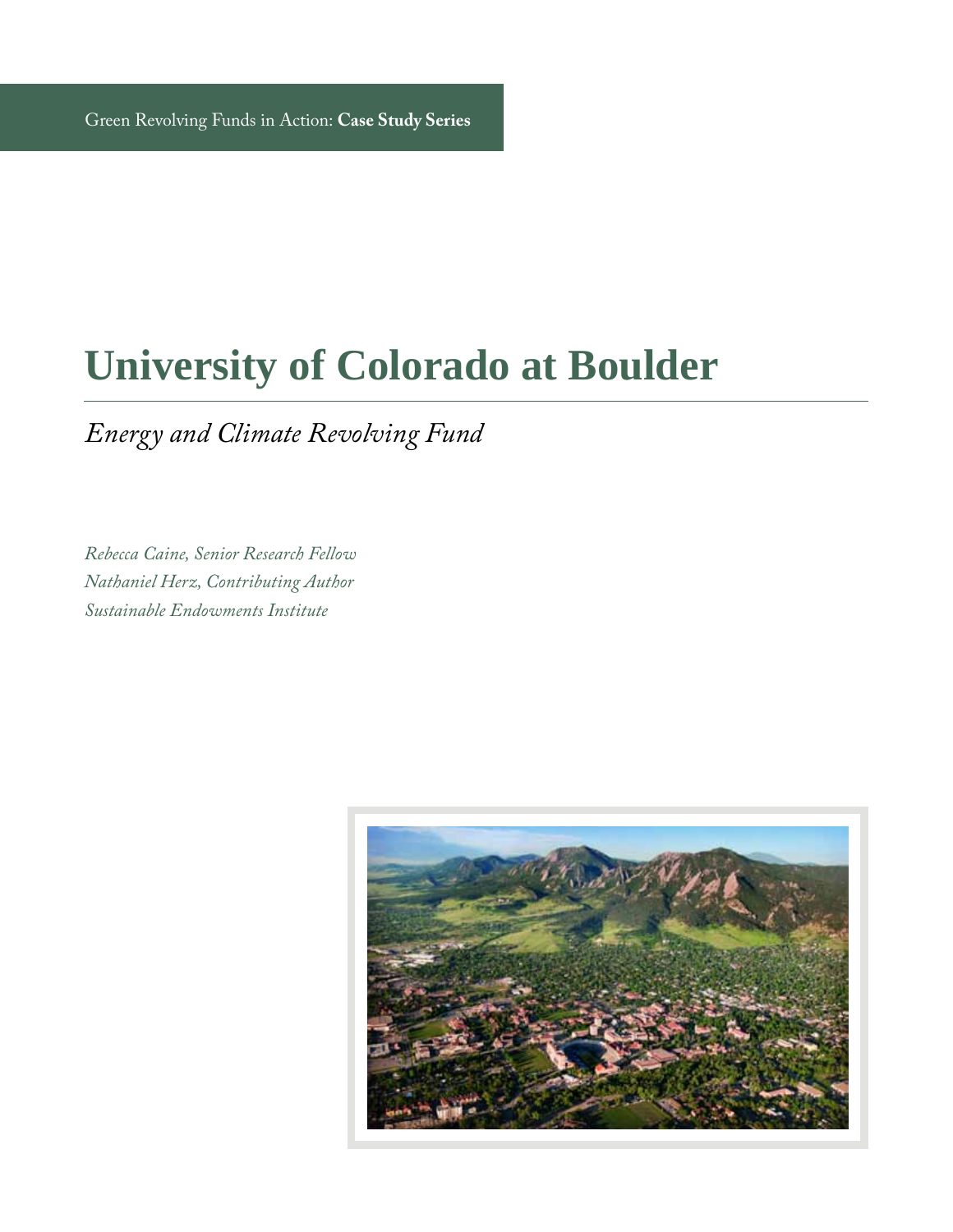### Summary

**Location:** Boulder, Colorado

**Full-time student enrollment:** 29,952

**Combined gross square footage of all buildings on campus:** 10,334,473

**Endowment:** \$948,000,000

**Type:** Public

*This case study was supported by generous contributions from: David Rockefeller Fund, HOK, John Merck Fund, Kresge Foundation, Merck Family Fund, Roy A. Hunt Foundation, U.S. EPA Green Power Partnership and Wallace Global Fund.*

The University of Colorado at Boulder's studentrun Environmental Center leads the campus' sustainability efforts. The Center created the Energy and Climate Revolving Fund (ECRF) in 2007 to finance energy-efficiency upgrades. The ECRF functions as a source of funding for project loans and provides a method of financing projects that seeks to save the university money through reduced utility bills. The fund is primarily used in buildings that are managed by the student government, each of which has its own facility manager and budget. Once a facility has paid back the loan to ECRF, the subsequent savings on utility bills remains in that facility's budget, with the amount of money that is returned to the fund determined by the projected cost savings. As of 2010, the ECRF has been used to finance over 80 efficiency measures in three buildings and has provided a total of \$379,600 toward projects that will decrease the university's greenhouse gas emissions.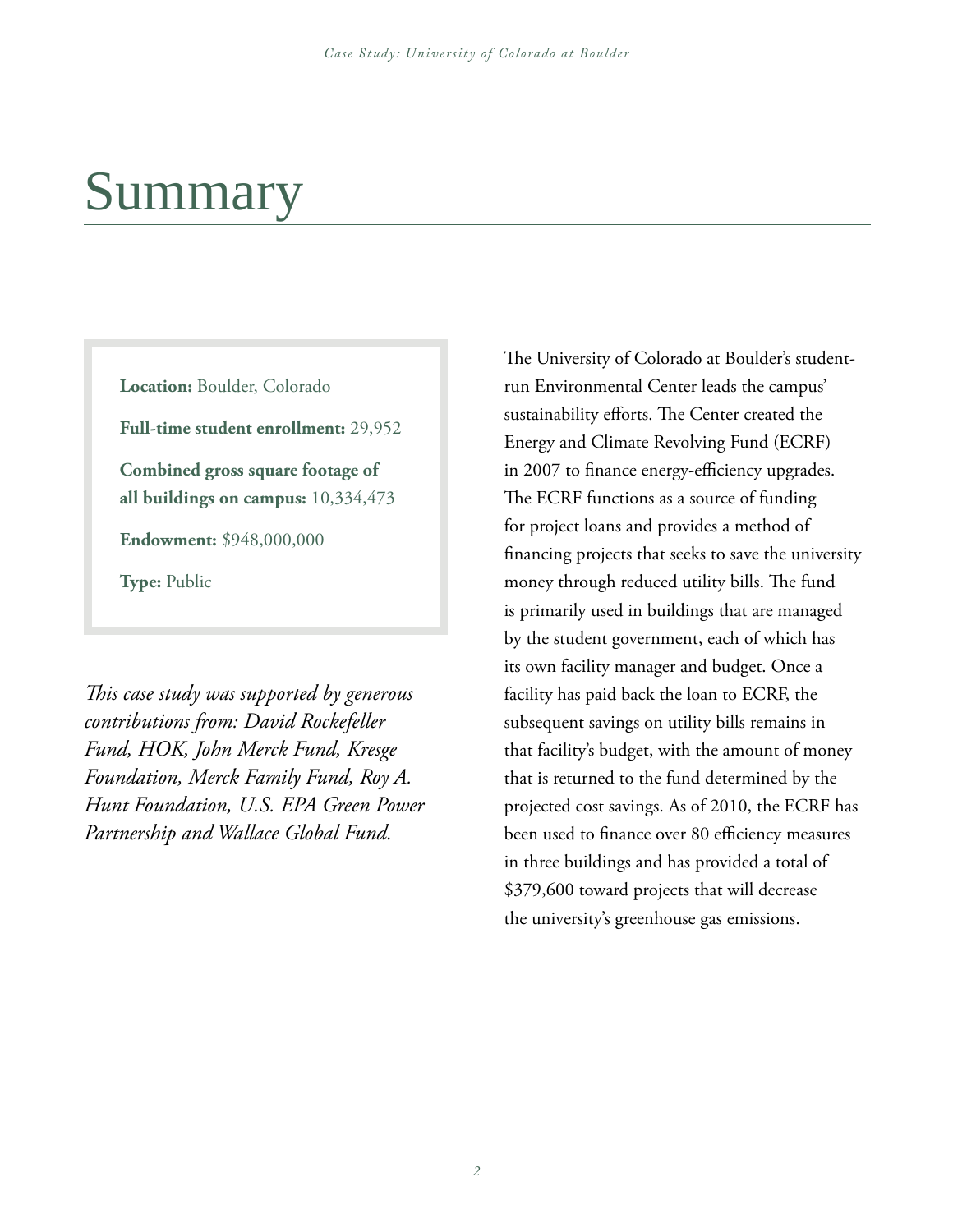## **History**

#### **Background of Sustainability on Campus**

The university's large student government has a budget of \$35 million and a high level of autonomy on campus. The student government houses the university Environmental Center, which has served as the hub for environmental initiatives on campus since it was established in 1970. The Center's managing student board is supported by eight permanent staff members, including Dave Newport, the Center's Director. The Center coordinates programs including the campus recycling program, the student bus pass and bike-sharing programs, and university efforts to utilize renewable energy and decrease overall energy use on campus.<sup>1</sup>

In 2007, the student government passed a bill pledging that its three student-managed buildings—the Student Recreation Center, the Wardenburg Health Center, and the University Memorial Center —will become carbon-neutral. This prompted the idea for the Energy and Climate Revolving Fund.

CU-Boulder's administration, too, has included sustainability as a priority in its master and

strategic plans. The university's commitment to reduce carbon emissions calls for a 20 percent carbon reduction by 2020, 50 percent by 2030, and a reduction of 80 percent by 2040.

*The ECRF has provided a tool for CU-Boulder to increase the number of energy-reduction projects they can finance and to advance university-wide environmental progress.*

#### **Initiating the Fund**

Dave Newport, the university's Director of the Environmental Center, proposed creating a green revolving fund to the student government as a means to provide a financing mechanism for the energy improvements and carbon emissions reductions that the university had already committed to implement. To formulate the proposal, Newport looked at green revolving funds at six other schools to compare their structures, methods of operations,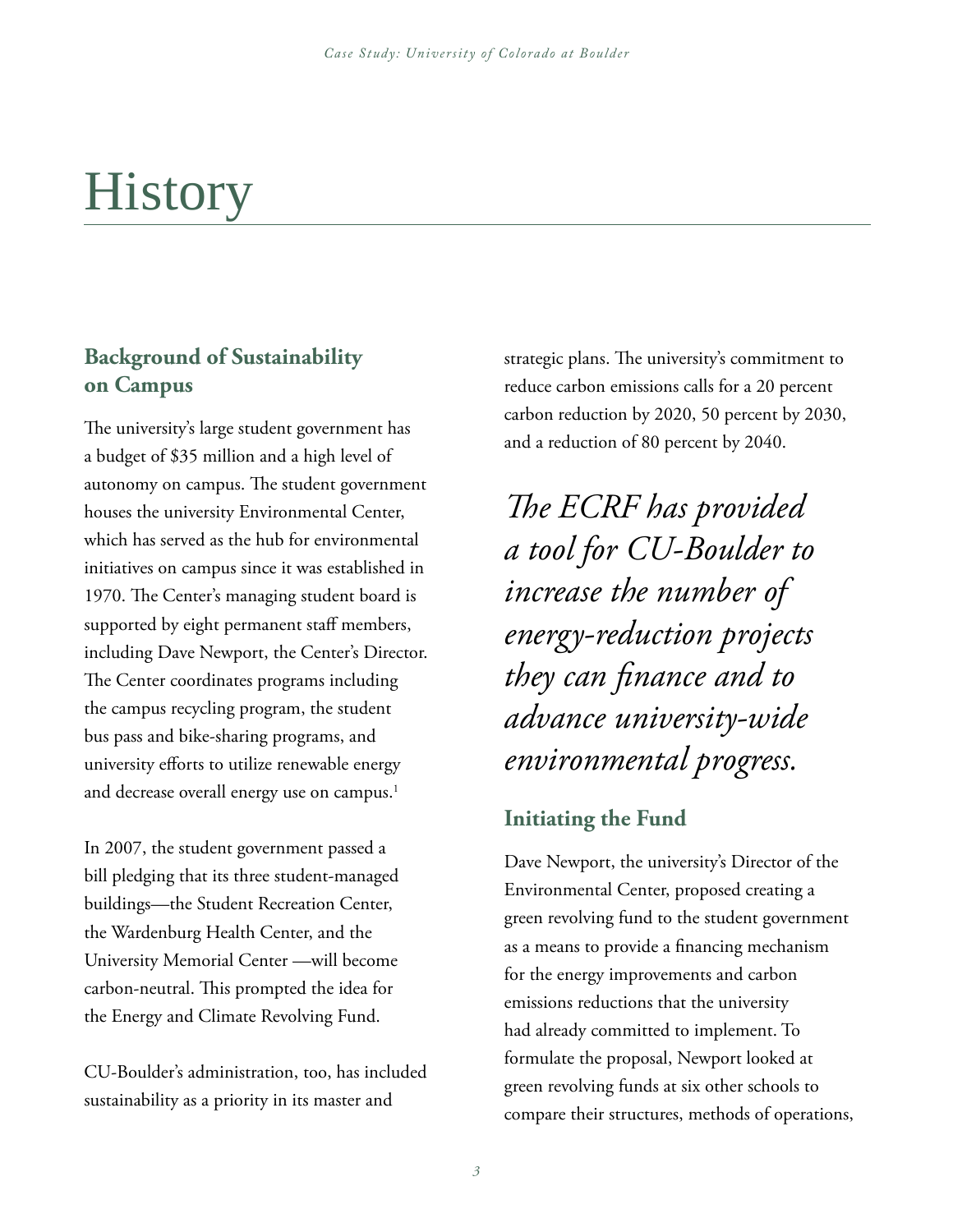and success rates. Newport also sought advice from a small number of fund managers.

Student government passed the bill unanimously and allocated \$521,186 out of its operating reserves budget to begin the ECRF.2 The money in this fund was collected for use in any retrofit or renovation project that reduced carbon emissions and energy use in the student-run buildings. Project requirements are minimal: as long as the project or set of projects repaid the loan in less than five years, the project will be considered for funding.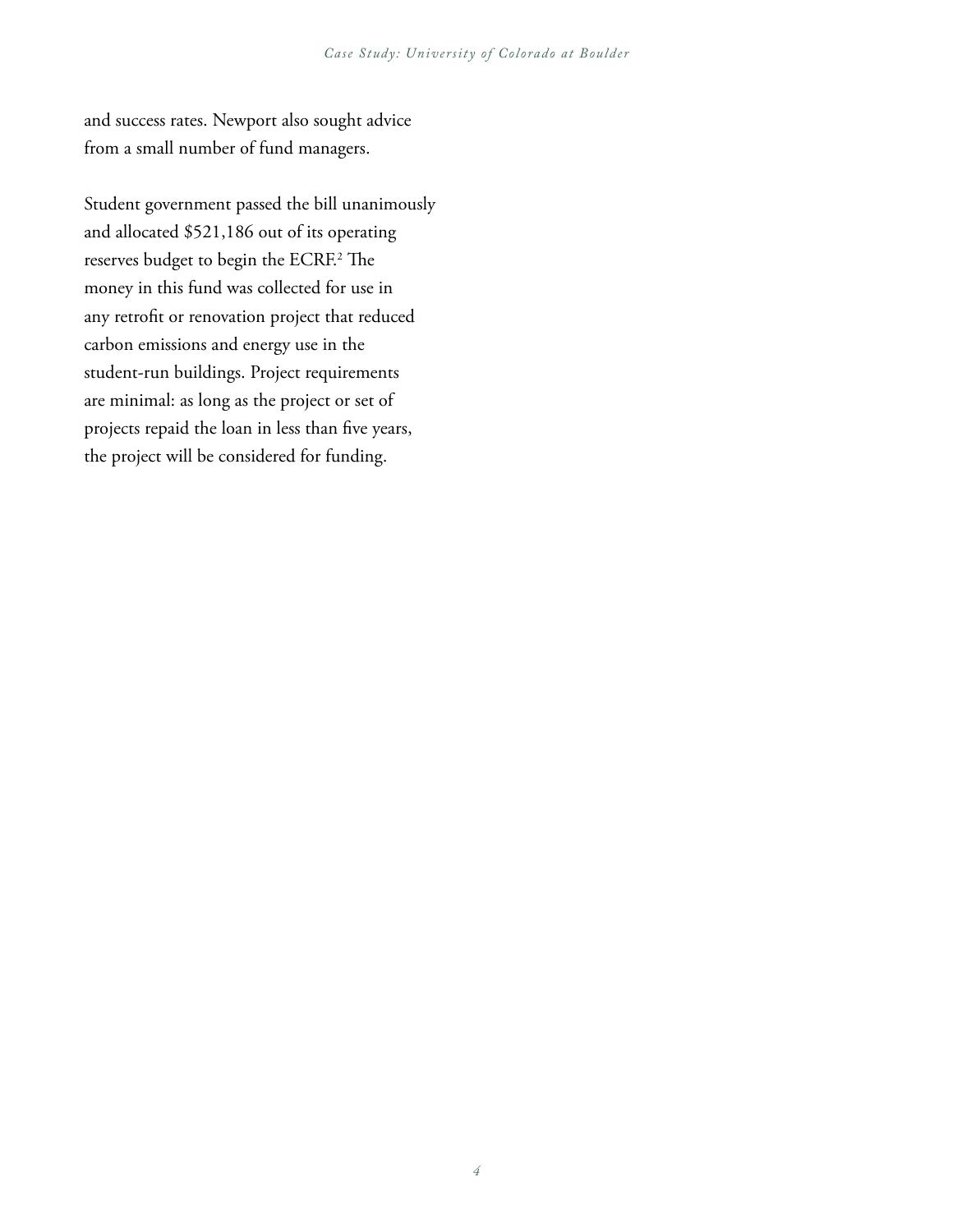# perations

#### **Energy and Climate Revolving Fund Overview**

**Year created:** 2007

**Size:** \$521,186

**Source:** student union budget

**Average payback period:** 5 years

**Administrator:** Director, CU Environmental Center

**Largest project financed:** \$395,600 for a leveraged multi-project bundle in the student union

**Average return on investment:** 37.81%

#### **Identifying Project Opportunities**

When the ECRF was created, the university spent \$21,186 to hire a professional engineering firm to conduct an energy audit of the student-run buildings on campus. The firm also assisted in the identification of further opportunities for future ECRF projects. However, this strategy for identifying projects eventually proved to be unsuccessful, as the firm's proposed projects were based on incorrect assumptions due to a failure in communication with CU facility managers. As a result, few of firm's proposals were carried through to the construction phase.

After this setback, administrators in the Environmental Center decided it would be more effective to allow facility managers to identify opportunities for energy-efficiency projects on their own, and sought to work with the contractors with which they had existing relationships. As Newport said, "Facilities managers have confidence … in the contractors they deal with every day."3

Facility managers on campus directly benefit from the fund. For projects that sought funding prior to the creation of the ECRF, managers were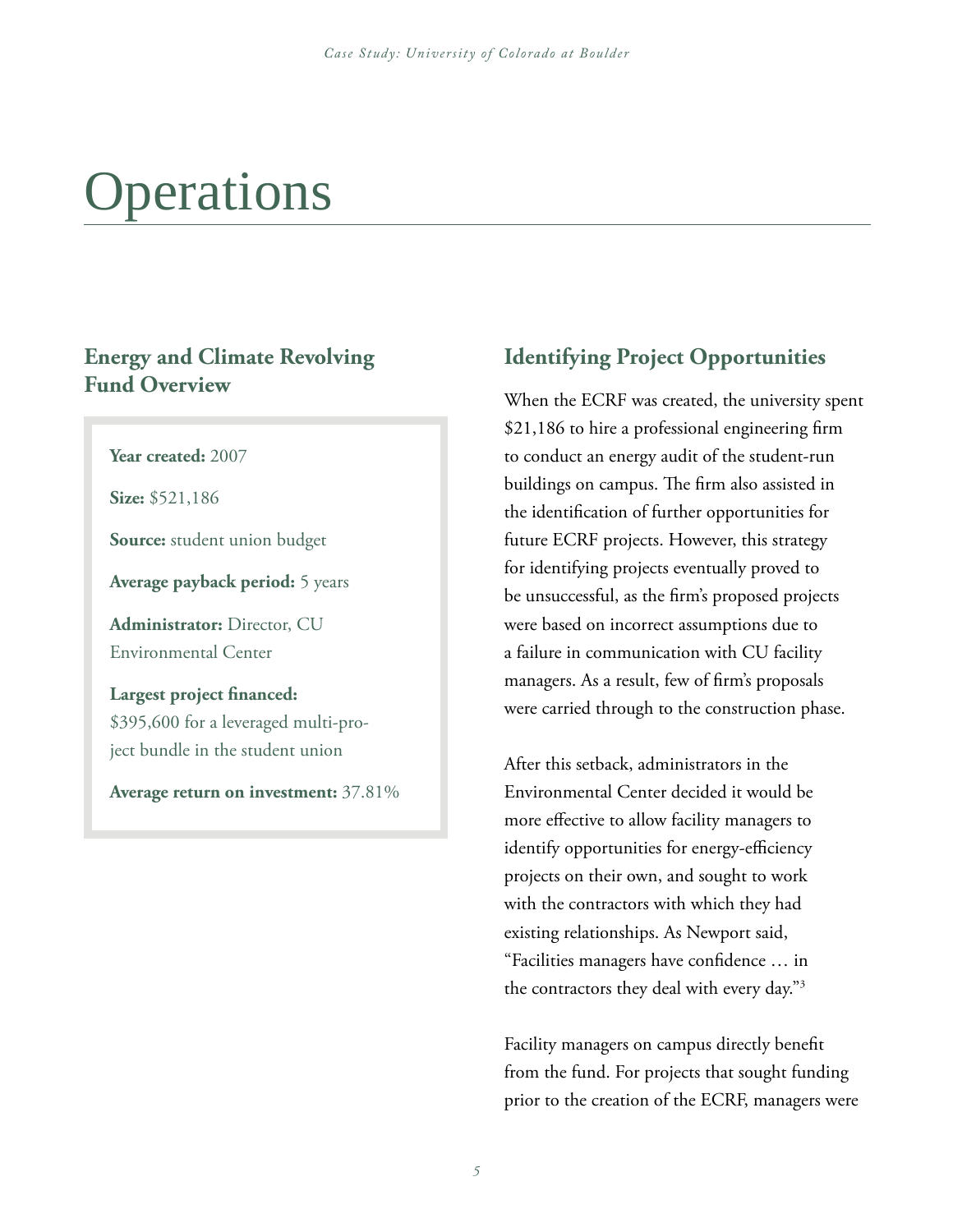

*The photovoltaic panels pictured above are located on the roof of the Wolf Law Building, and are just 52 of the total 472 panels located around CU that help to offset campus-wide energy use.*

required to include the cost of a desired project in a budget proposal to student government; these requests are not always granted. By applying for an ECRF loan, facility managers are able to take an active role in securing financial support for efficiency projects. Jimmie Baker, the Facility Manager for the University Memorial Center, uses the ECRF funding to supplement his building's budget, something that he says helps to cover the costs of more capital-intensive energy projects.4

#### **Approving Proposals**

To review and approve ECRF projects, the student government set up a board specifically for the revolving fund. The chair of this board, a student, is also the chair of the student government finance board. The board includes university staff, including the CFO for student government, the head of engineering, the director of the Environmental Center, and a faculty member.

Applications for projects are open to facility directors in student-run buildings, as well as the heads of facilities for other buildings across campus.

The Energy Program Manager for CU's Environmental Center collaborates with facility managers in the project application process, assisting in the writing proposals, the analysis of a project's potential for future energy savings, and the creation of a repayment plan.

The collaboration is undertaken to ensure that every project submission has a better chance of getting approved by the ECRF board; the board must unanimously approve a project for it to qualify for funding. Unanimity is integral for project approval because all facility managers hold seats on the fund board; if one of the managers is unsatisfied, he may not apply for future projects. Baker, who has applied to the ECRF for funding on a number of projects, said that the assistance of Environmental Center staff makes the application process "very smooth and easy to navigate." All six projects proposed by FY 2010 have been approved.

In order for a project to be approved, it must contain a plan to repay the loan within five years based on the project's expected utility cost savings. If the payback period is longer than five years, the proposal must specify the alternate sources of funding that will cover a portion of the project costs. This funding can come from grants or from the facility's own budget. The funding alternatives allow for a loan from the ECRF to be returned within five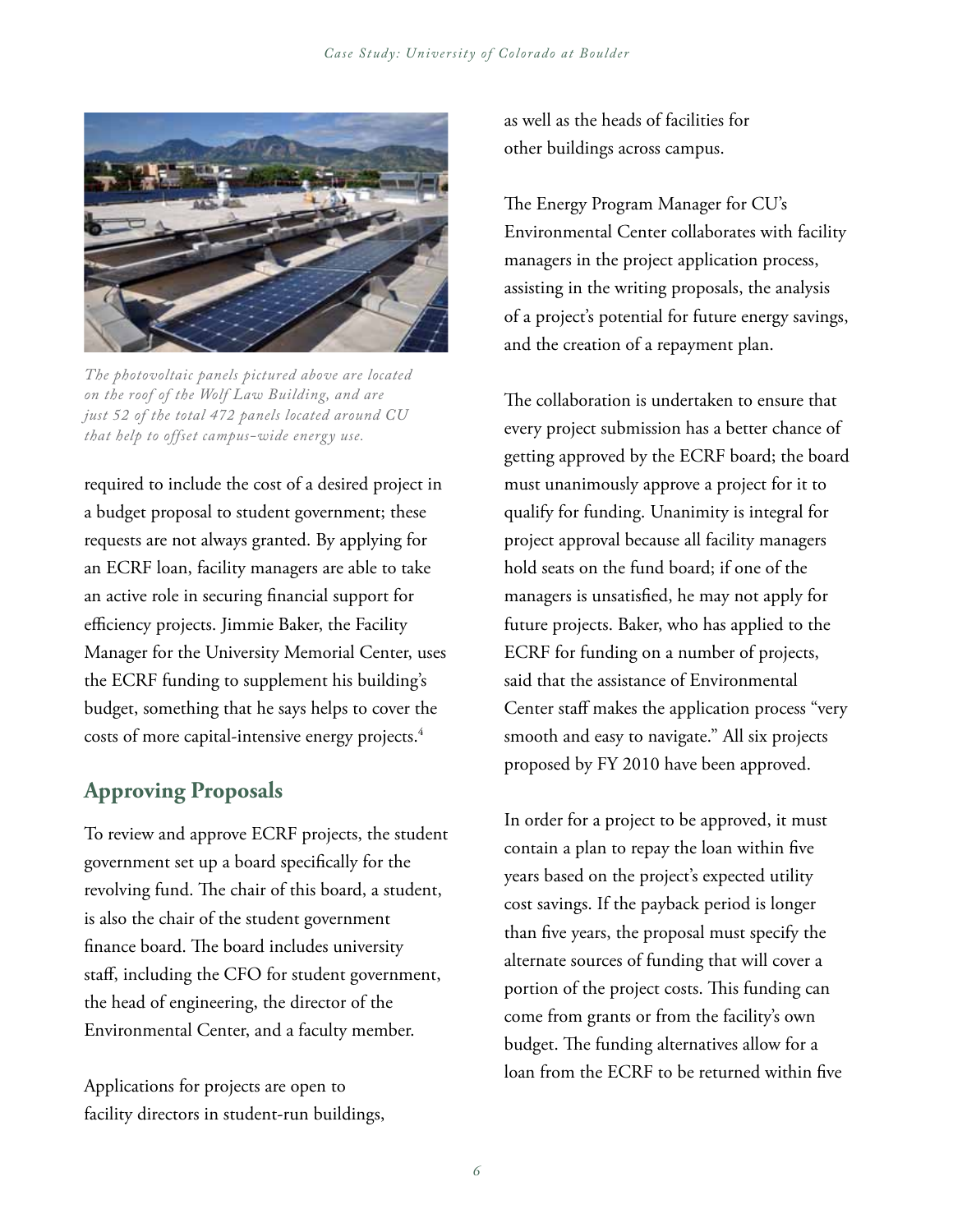years, even if it takes longer for the money spent on the project to return in utility savings.

*In many cases, projects funded by the ECRF are proposed as "bundles," which incorporate a number of different energy-saving measures.*

Some of these projects have quick repayment periods, like a project that replaces light bulbs with CFLs, while others have longer periods, like a project that installs energy-efficient windows. As long as the average payback period of the bundle is five years or less, the projects can be approved.

The six bundles that have been funded by the ECRF have encompassed over 80 separate energy-efficiency measures.

#### **Repayment of Loans**

The fund operates based on a straightforward loan system. Once a project has been implemented, the facility manager is in charge of paying back the loan according to the payment plan, regardless of actual cost savings. As Newport explained, there would be difficulties with identifying the actual cost savings by looking at building utility meters. "The weather changes, the use of the building changes, new capacity is added, more people plug in their computers—there's so many things that can cloud the calculation of actual savings."

*It's essential to calculate sound future energy and capital savings of a project during the proposal stage, says Newport.*

Contractors help the managers outline costs and savings of the projects that are being considered. The proposal is then passed between Environmental Center staff and facility managers until a model has been developed that will definitively return the entire funding that the project will require.

To account for potential deviations in the projected calculations, the payback plans are structured so that the regular loan repayments are less than the amount of money that will have been saved by the time the payment is made. This leaves a net savings in the facility's budget even while the loan is being repaid.

The interest rate on loans ranges between 1 and 2 percent. This rate is comparable to what the interest that would accrue if it were held in the bank, as the university only invests its liquid assets in structures with low risk and subsequently low interest rates. The low cost of borrowing is crucial to the number of projects that the ECRF can review. According to Newport, a higher rate would be a disincentive to projects as facilities would have no reason to choose ECRF over a bank loan for efficiency upgrades.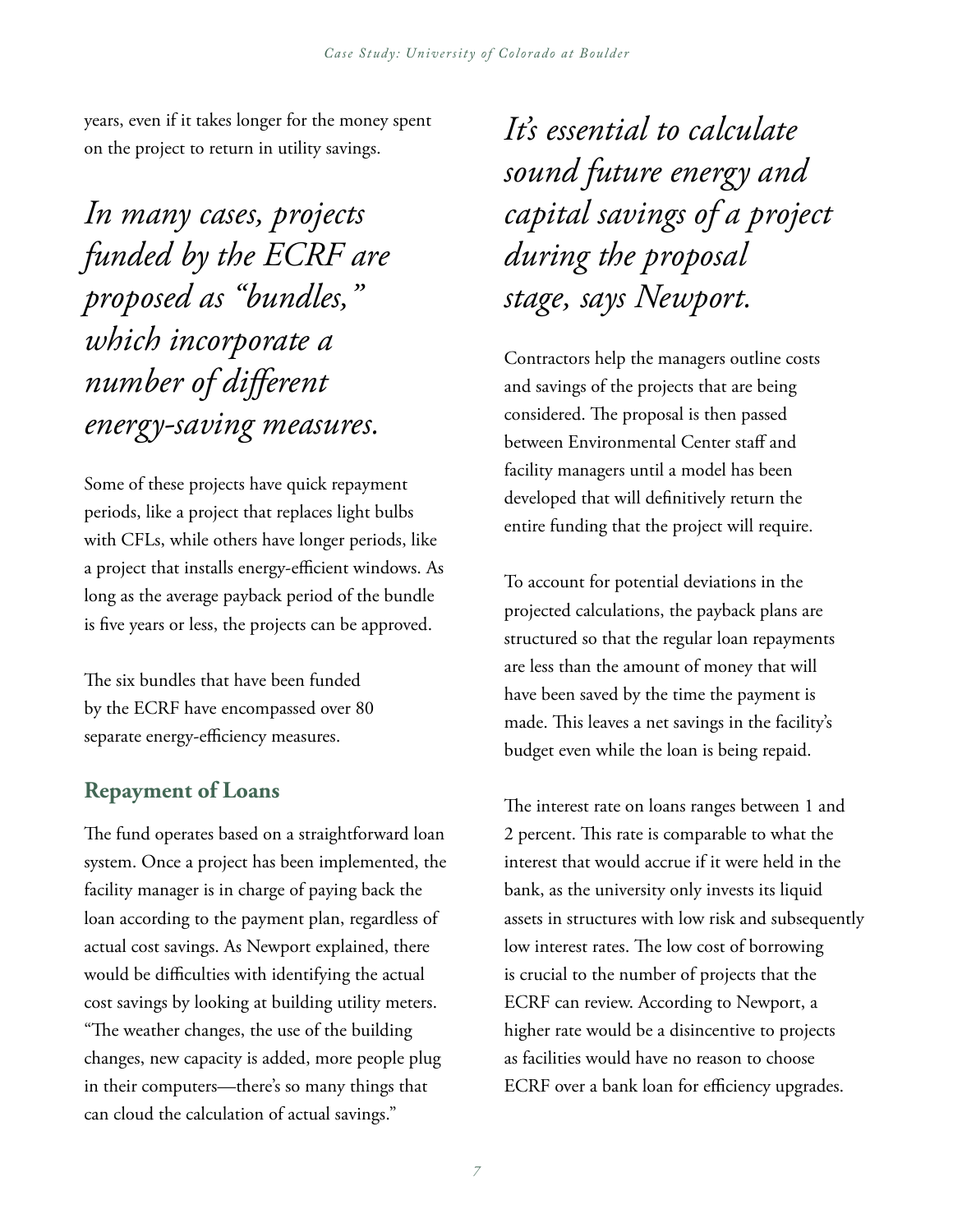#### **Student-Managed vs. University-Managed Buildings**

Since the money in the fund belongs to the student government and was originally intended for use in the organization's three buildings, projects in these buildings can access funding more easily. When a project is proposed in a student-run building, grants from the Environmental Center are available to supplement loans from the ECRF. These grants can cover 10 to 20 percent of a project's costs and do not need to be paid back.

This past year, after completing many simple projects in student facilities, the fund has begun accepting applications for projects in all campus buildings to increase the number of possible projects it can fund. However, for non student-run buildings, additional grants are not available. Furthermore, the facilities managers in these buildings must match money committed by the ECRF with a significant investment of their own, though the exact amount has not yet been determined. As of 2010, ECRF had not received any project proposals for non student-operated buildings.



*Though CU 's University Memorial Center began renovations to improve building operations in 2001, the ECRF loaned \$395,000 to the student union for a project bundle that included installation of energy and energy-efficient lighting technologies.*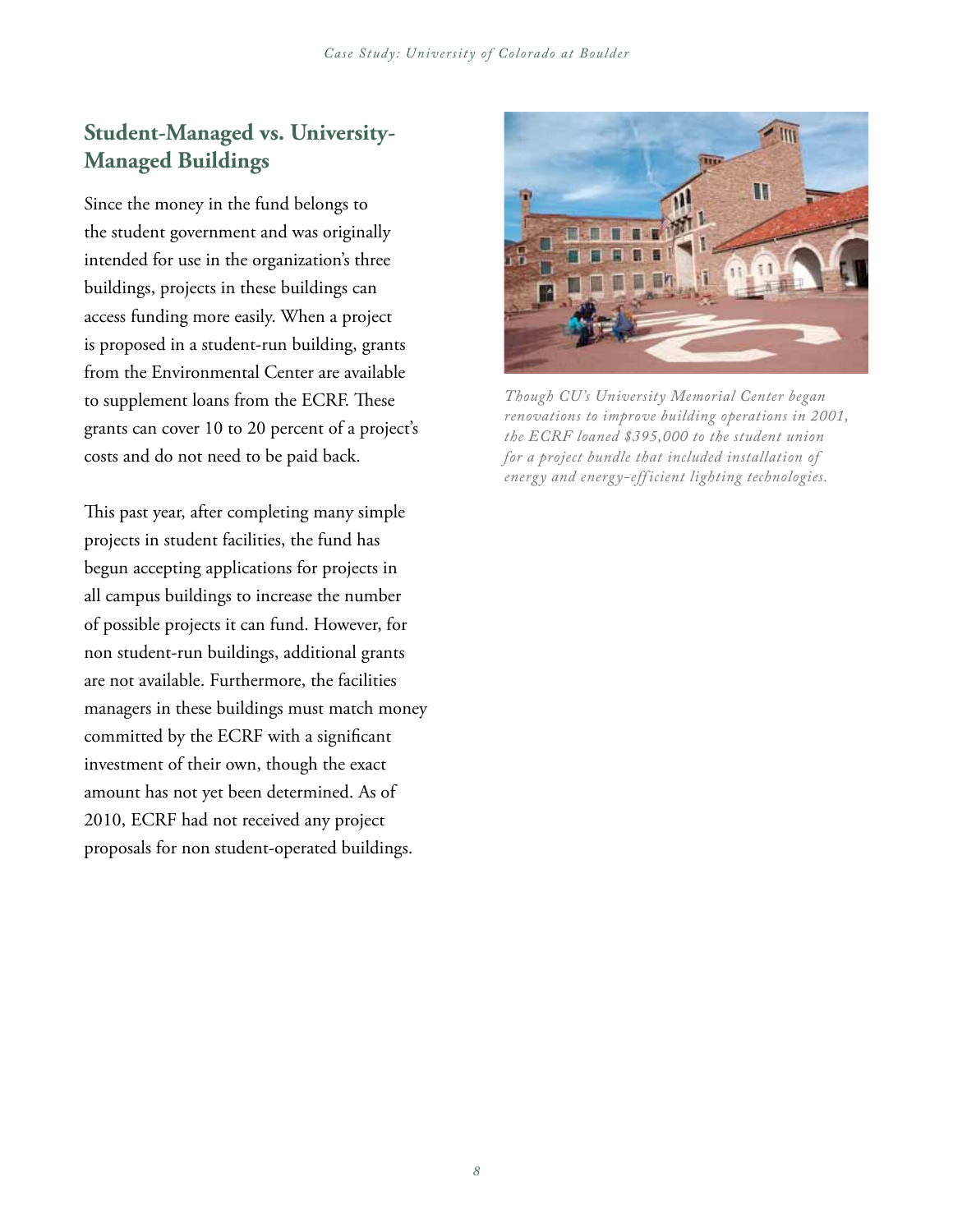### Performance

#### **University Memorial Center Bundle**

In 2010, ECRF saw the largest bundle proposal submitted to date. The bundle focused on the 190,000-square-foot student union, the University Memorial Center. The building accommodates over 14,000 visitors each day. The bundle featured projects including window and door replacements, innovative lighting technology like LED light retrofits and occupancy sensors, insulation of the water heater and ceilings and the installation of variable-speed drives, new heat reclaimers, refrigeration temperature monitoring, and the installation of new steam-trap systems.

This bundle is projected to cost \$395,000. Funding for the efficiency measures was secured from the following sources:

- $$131,000$  from an ECRF loan.
- \$90,000 from the building's budget.
- \$174,000 grant from the Energy Efficiency Fund, spread over two fiscal years, which did not have to be repaid.<sup>5</sup>

The projects are expected to save \$48,360 per year. Subtracting the grant money from the total project costs, the bundle will be paid back in

4.5 years. In order to return the fund's loan in five years, plus the additional \$2,691 incurred from 1.25 percent interest, the University Memorial Center will only have to payback an annual average of \$26,912 to ECRF.<sup>6</sup>

The rest of the money that is saved on utility costs will go back into the building's budget, returning the investment that had initially been provided by the facility manager to supplement the ECRF loan. After five years and the full repayment of the loans, the funds will begin to accrue as savings.

#### **Performance Data**

Though it has been only three years since the inception of the fund, it has already seen success in its operation.

The university's total energy use has gone down 23 percent since 2005, already surpassing its goal of a 20 percent energy reduction by 2012. Newport attributes the majority of this savings directly to the three student-managed buildings in which the ECRF projects have taken place.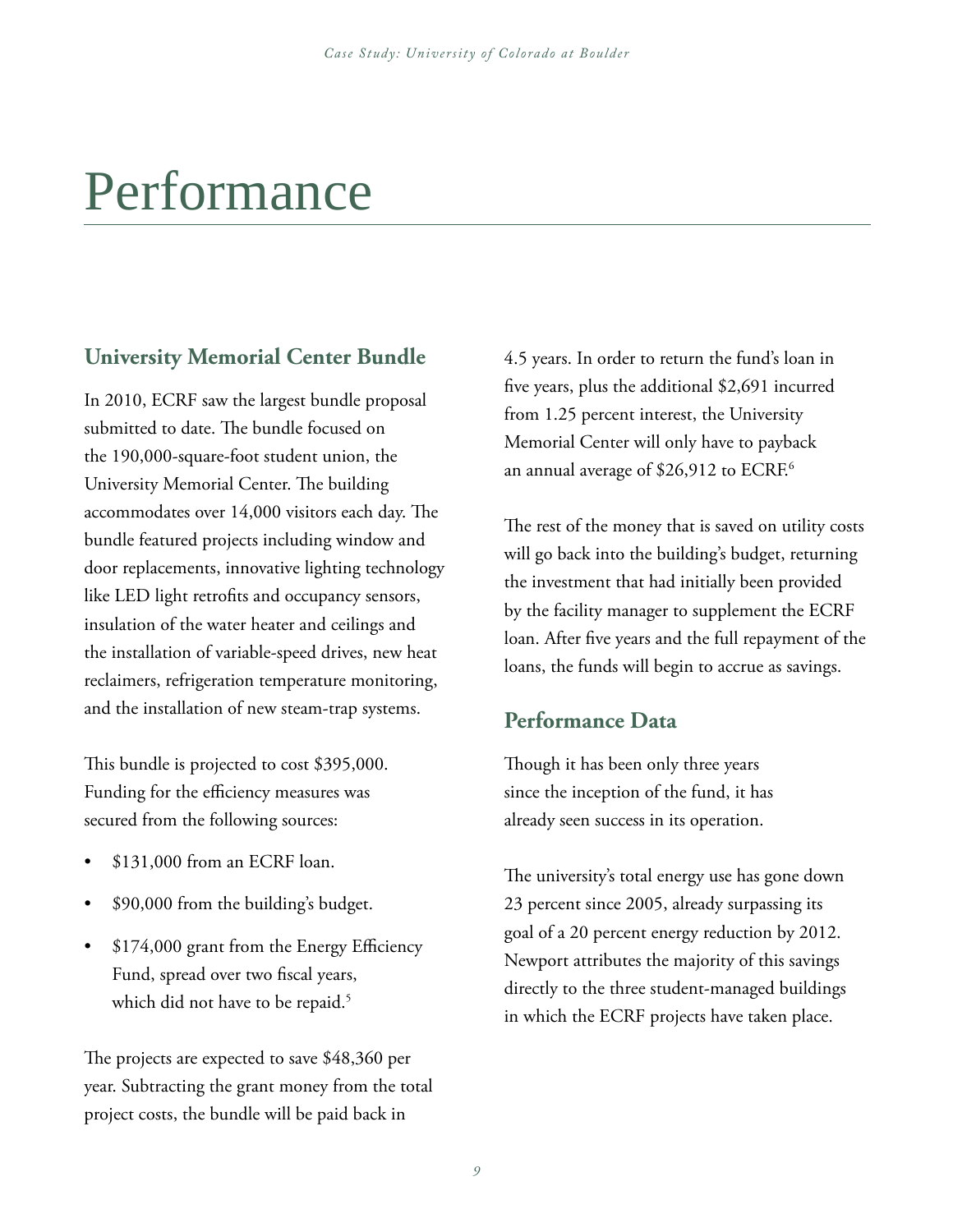### Lesson Learned

#### **Challenges Faced**

One of the most difficult parts of having money to lend out in this fund has been getting people to use it, as campus facility managers were initially wary of going into debt for projects. Prior to the fund's initiation, facility managers had financed efficiency projects using their buildings' budgets which did not require any payback. "Now, we're asking a facilities manager to also be a borrower, and it's a new paradigm for them," Newport said.<sup>7</sup>

While the loan fund has yet to gain the confidence of facilities directors across campus, Newport recognizes that it will take some time. In early conversations with Harvard's first revolving fund manager, Newport was told that it would take three or four years for a fund to gain momentum.

The Environmental Center staff overcomes this challenge by working closely with facility managers to model and demonstrate the cost savings that are achievable through such energy-efficiency projects. The Center encourages facility managers to partner with the professionals whom they have good working relationships in order to ensure the success of the project and the use of ECRF money.

Another issue for facility managers is hesitation over whether the cost savings will be reclaimed by budget cuts or other areas of campus with financial hardships. As ECRF projects have resulted in lower energy and other utility bills, facility managers have more money left over in their budgets. The main concern is that the student government will notice this surplus money and reduce their budgets, leaving them with zero net savings.

*ECRF has loaned \$379,600 toward efficiency projects and as of FY 2010 projects an annual energy savings of \$83,943.8*

"That's a legitimate fear, especially in budget cutting days: they'll do all this work and they'll save all this money, but in year six, when they don't have to send me a check, that money will get taken away from them," explained Newport.9 So far, there have been no proposals to trim budgets as a result of surplus energy savings. However, Newport has reassured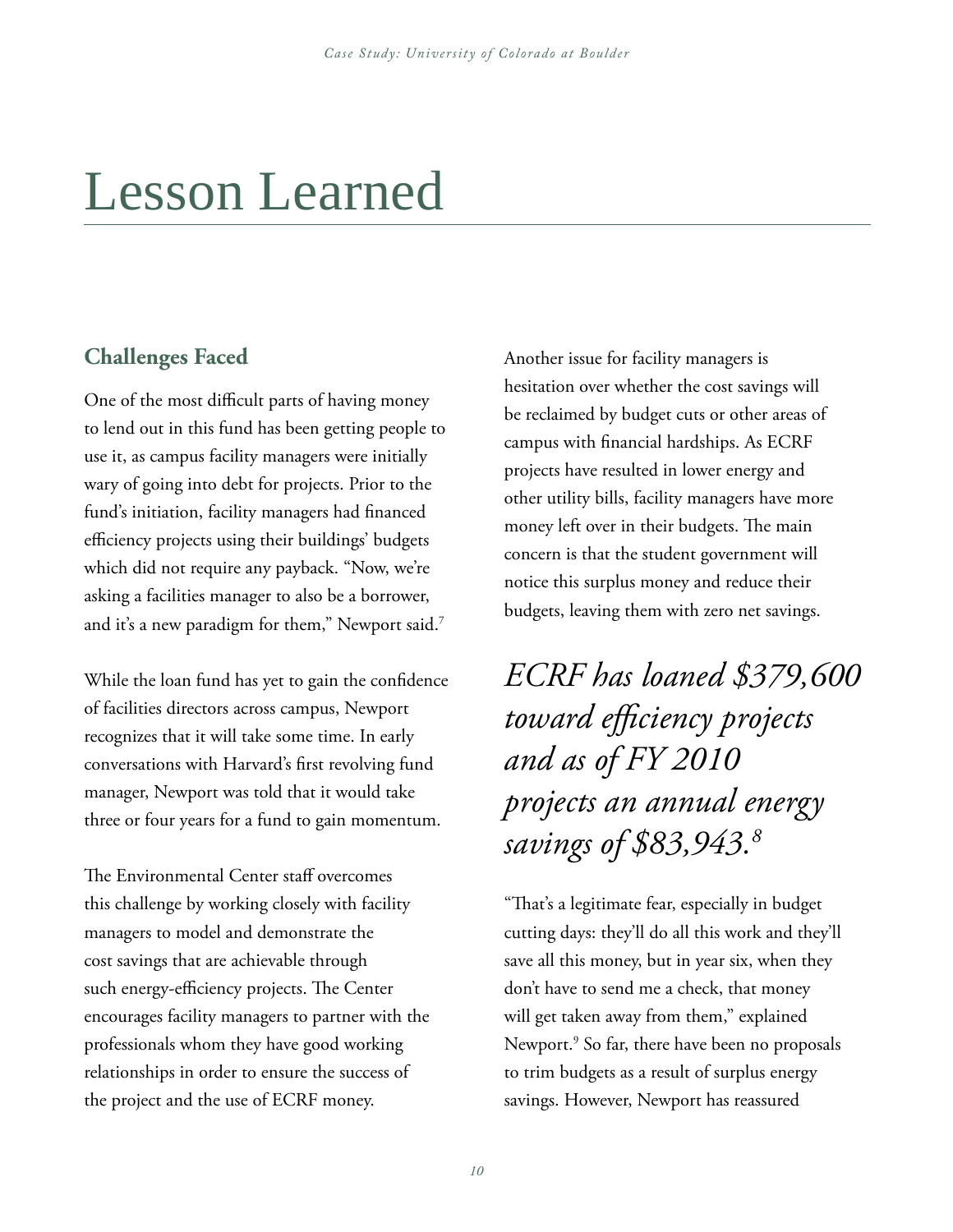facility managers that he will advocate for their ability to retain the surplus funds.

#### **The Future of the Fund**

As of FY 2010, the fund was slightly over 60 percent invested; Newport would like to be about 80 percent invested. With a \$195,000 balance remaining in the fund, Newport is concerned that the student government will reclaim some of the money. To overcome this, he plans to lend out an additional \$100,000 over the next academic year.